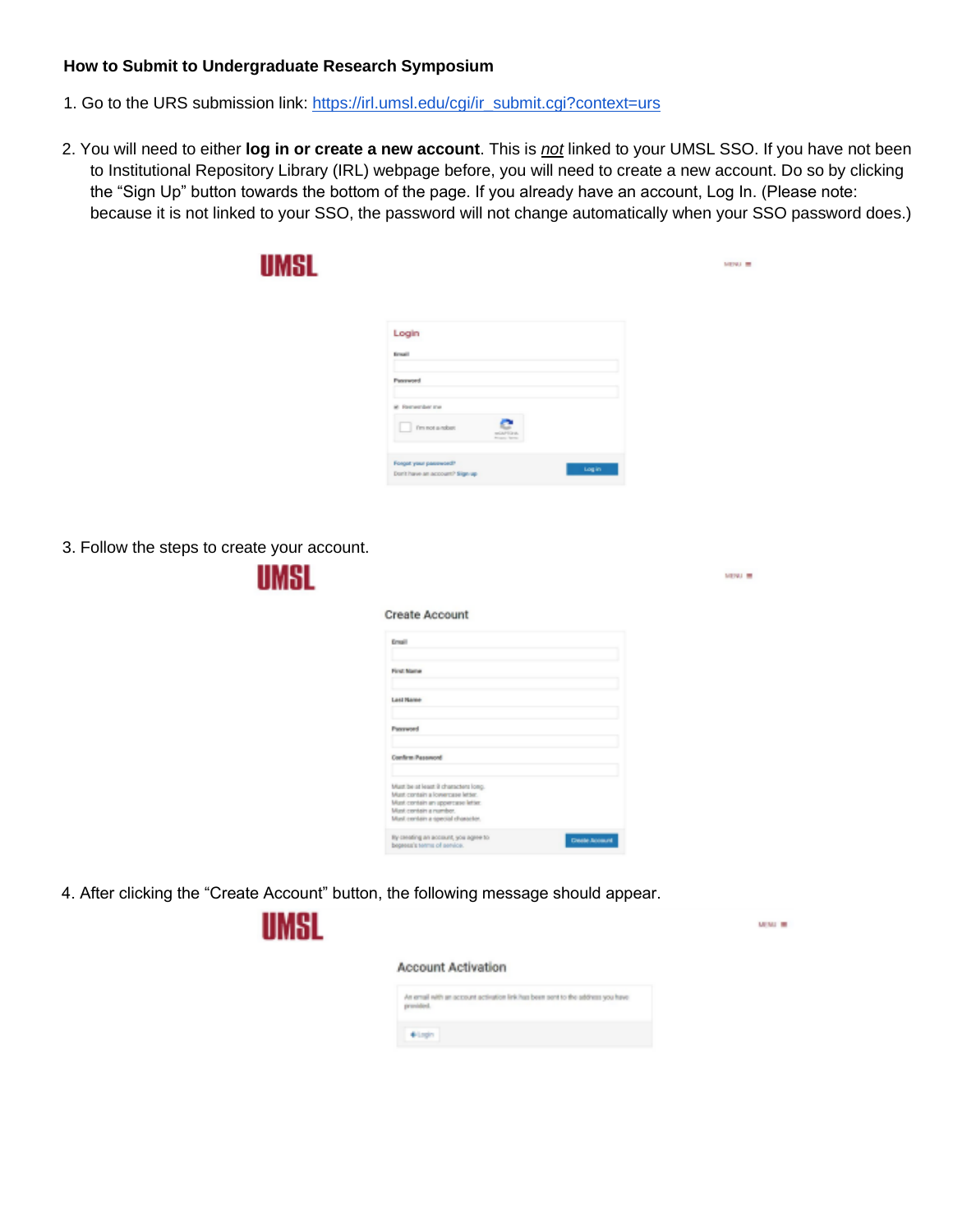5. Go to the inbox of the email you used to create the account. There will be an email from noreply@bepress.com. Open the email and click the green activation button. *(Check your Junk or Spam folder if email is not in your inbox)*



6. After confirming your account, you will be redirected to the IRL @University of Missouri-St. Louis site for URS. You'll see a Submission Agreement that you need to read carefully. If you agree to the terms, click the box at the bottom of the form and select Continue.



If you're not yet on the above page, please go to<https://irl.umsl.edu/urs/> then scroll down and click "Submit Research" link on the left-hand side. It is under the Participate section.

8. Read the Instructions at the top of the form carefully and fill out the designated areas of the submission form. a. **Final Title & Authors**

The Title that you submit will be printed in the URS program exactly as you enter it here. Please use Headline Style Capitalization e.g., The Scholarly Communication Crisis.

The Authors that you submit will be printed in the URS program exactly as you enter them. Please include all authors of the work on this submission, in author order. Each project should only have a single submission (not repeated submissions by multiple project authors).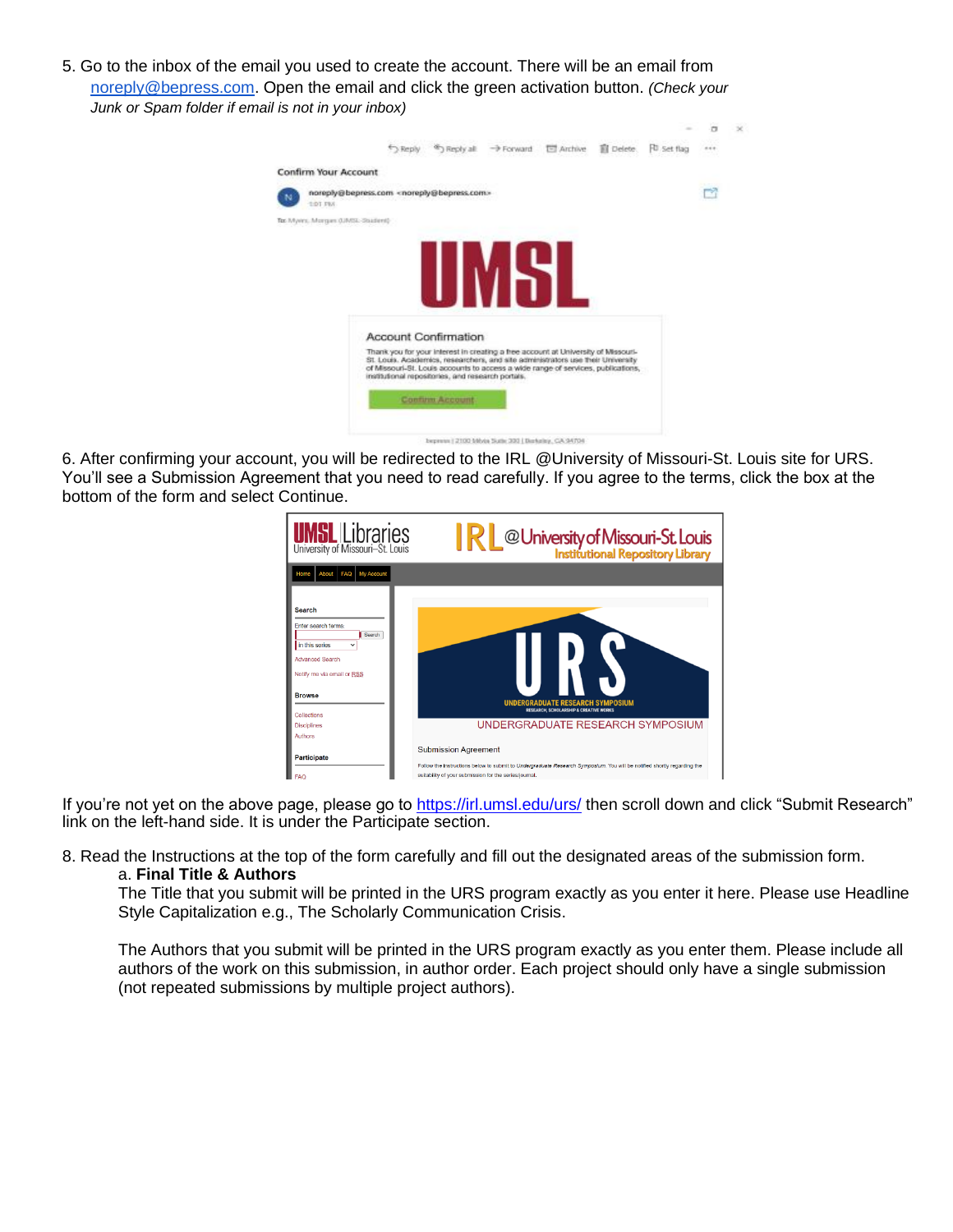| February 2020 the UMSL IRL<br>count was 244,836. What a<br>difference two years makes! | added 49 new works, brought our<br>then total to 11.813. Our download        | <b>REQUIRED</b> Final Title<br>The title that you submit will be printed in the URS program exactly as you enter it here.<br>Please use Headline Style Capitalization e.g., The Scholarly Communication Crisis                                                                                |               |
|----------------------------------------------------------------------------------------|------------------------------------------------------------------------------|-----------------------------------------------------------------------------------------------------------------------------------------------------------------------------------------------------------------------------------------------------------------------------------------------|---------------|
|                                                                                        | @University of Missouri-St. Louis<br><b>February 2022 Monthly Statistics</b> | <b>Enter title:</b><br><b>REQUIRED</b> Authors                                                                                                                                                                                                                                                |               |
| Embed                                                                                  | View on Twitter                                                              | The authors that you submit will be printed in the URS program exactly as you enter them<br>here. Please include all authors of the work on this submission, in author order. Each<br>project should only have a single submission (not repeated submissions by multiple<br>project authors). |               |
|                                                                                        |                                                                              | Search For An Author Using: Last Name, First Name, Email, or Institution                                                                                                                                                                                                                      |               |
|                                                                                        |                                                                              | (student@umsl.edu) Jane Doe, University of Missouri-St. Louis                                                                                                                                                                                                                                 | $\frac{2}{3}$ |
|                                                                                        |                                                                              |                                                                                                                                                                                                                                                                                               | ÷             |

b. **Faculty Sponsor & E-mail of Faculty Sponsor** - Include your primary faculty mentor for project and their email address.

| <b>Enter Name(s) of Faculty Sponsor:</b>  |  |  |
|-------------------------------------------|--|--|
|                                           |  |  |
|                                           |  |  |
| <b>REQUIRED</b> E-mail of Faculty Sponsor |  |  |
|                                           |  |  |

c. **Final Abstract for URS Program** - The abstract that you submit will be printed in the URS program exactly as you enter it here.

d. **Upload File** - If you want undergraduate research to print and pay for your poster, the final version must be uploaded now, sized to print at 32"x40", and in a PDF format. All participants are encouraged to upload any relevant and supporting documents (e.g., papers, recordings, images, posters) for their project. If you do not want to upload any documents, then you may upload a copy of your project abstract, saved as a file. If you have multiple files, this is the field for uploading the primary file, and supplemental files can be uploaded by clicking the "Additional Files" box at the bottom of this form.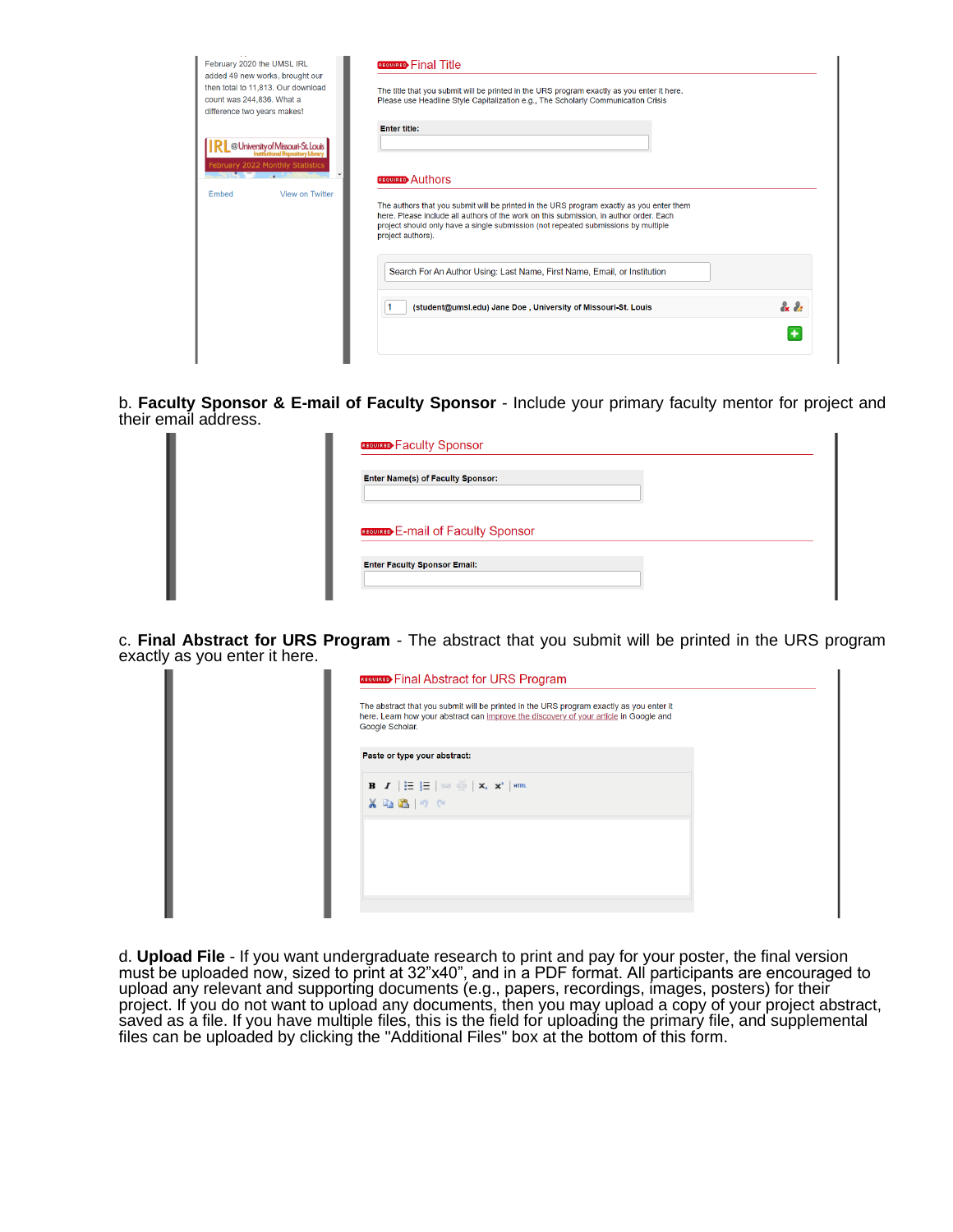

e. **Release Agreement & Embargo Period** - In the Release Agreement field, select whether you wish for the submission to be downloadable immediately once approved or whether to delay with an embargo. If you selected the former, under Embargo Period select "No Embargo Required", but if you selected the<br>latter chases how lang to delay the availability of your submission. If you are unsure, ask your faculty me.

|  | Select the release agreement:                                                                                                                                                    |
|--|----------------------------------------------------------------------------------------------------------------------------------------------------------------------------------|
|  | $\circlearrowright$ Release my submission to the public immediately upon approval.                                                                                               |
|  | $\circlearrowright$ Release my submission to the public after an embargo period. Enter Embargo Period below.                                                                     |
|  | <b>REQUIRED</b> Embargo Period                                                                                                                                                   |
|  | An Embargo prevents your work from being shared publicly online for a specific amount of<br>time (6, 12, or 18 months, 2 or 3 years, or you can embargo it to never to be shared |
|  | online). An embargo often isn't necessary, but if your work is going to be published in an<br>academic article it can be advantageous for your URS work to not be published      |
|  | immediately online. Your Faculty Adviser/Mentor may have a preference regarding this<br>question.                                                                                |
|  | No Embargo Required<br>$\check{ }$                                                                                                                                               |

f. **Presentation Type** - Select whether this is an Oral Presentation or Visual Presentation.

| <b>REQUIRED</b> Presentation Type                                                                                                                                 |
|-------------------------------------------------------------------------------------------------------------------------------------------------------------------|
| Select from:                                                                                                                                                      |
| □ Oral Presentation – Preassigned 15 minute window to present your project to a seated audience (e.g., talks, readings,<br>slideshows, performances)              |
| ■ Visual Presentation – Preassigned a location to present your project to passersby during the two-hour presentation<br>window (e.g,. posters, artwork, websites) |
| <b>Oral Presentation</b><br>$\checkmark$                                                                                                                          |

g. **Disciplines & Keywords** - In the Disciplines field, you may select an academic discipline that most closely relates to your presentation. In the Keywords field, you can enter in keywords or phrases that relate to your submission that may not already be present in your title or abstract. These fields are optional but can help with making your submission more discoverable.